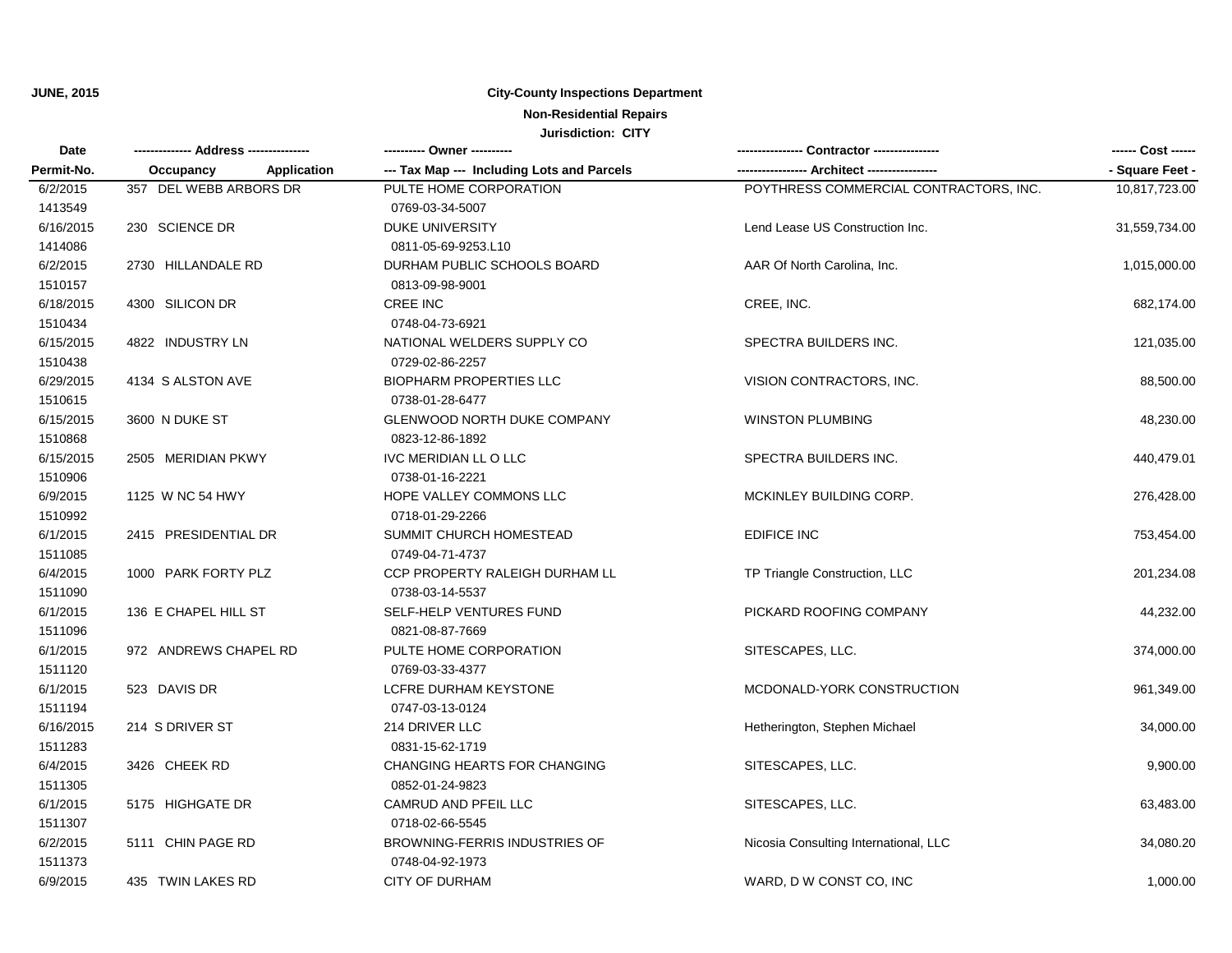## **City-County Inspections Department**

## **Non-Residential Repairs**

| Date       |                         |             | ---------- Owner ----------                |                                       | ------ Cost ------ |
|------------|-------------------------|-------------|--------------------------------------------|---------------------------------------|--------------------|
| Permit-No. | Occupancy               | Application | --- Tax Map --- Including Lots and Parcels |                                       | - Square Feet -    |
| 1511381    |                         |             | 0841-07-78-1187                            |                                       |                    |
| 6/23/2015  | 100 SPRING MEADOW DR    |             | 100 SPRING MEADOW DRIVE                    | ONESOURCE GENERAL CONTRACTING, INC.   | 31,430.00          |
| 1511391    |                         |             | 9798-03-91-2309                            |                                       |                    |
| 6/1/2015   | 435 CHANDLER RD         |             | <b>CITY OF DURHAM</b>                      | WARD, D W CONST CO, INC               | 20,500.00          |
| 1511398    |                         |             | 0841-02-86-2939                            |                                       |                    |
| 6/9/2015   | 4800 OLD CHAPEL HILL RD |             | DURHAM PUBLIC SCHOOLS BOARD                | RIGGS-HARROD BUILDERS                 | 225,820.00         |
| 1511400    |                         |             | 0709-02-59-7061                            |                                       |                    |
| 6/11/2015  | 404 HUNT ST             |             | MEASUREMENT BUILDING LLC                   | BRIDGEPOINT GENERAL CONTRACTING, INC. | 129,910.00         |
| 1511468    |                         |             | 0821-08-89-6065                            |                                       |                    |
| 6/9/2015   | 4711 HOPE VALLEY RD     |             | <b>REGENCY CENTERS INC</b>                 | Buildcorp, Inc.                       | 98,465.00          |
| 1511500    |                         |             | 0719-01-20-9101                            |                                       |                    |
| 6/9/2015   | 212 W MAIN ST           |             | <b>GCSLM LLC</b>                           | BRIDGEPOINT GENERAL CONTRACTING, INC. | 1,912,416.00       |
| 1511508    |                         |             | 0821-08-87-9551                            |                                       |                    |
| 6/8/2015   | 2200 W MAIN ST          |             | ERWIN SQUARE PLAZA LLC                     | JCI Builders, Inc.                    | 295,000.00         |
| 1511525    |                         |             | 0822-17-11-7840                            |                                       |                    |
| 6/4/2015   | 2351 ERWIN RD           |             | <b>DUKE UNIVERSITY</b>                     | SKANSKA USA BUILDING, INC.            | 60,000.00          |
| 1511526    |                         |             | 0811-05-69-9253.L10                        |                                       |                    |
| 6/1/2015   | 114 S BUCHANAN BLVD     |             | DURHAM REALTY INC                          | <b>GATEWAY BUILDING COMPANY</b>       | 47,124.00          |
| 1511556    |                         |             | 0821-07-59-1687                            |                                       |                    |
| 6/1/2015   | 2810 MERIDIAN PKY       |             | AREP MERIDIAN II LLC                       | IMPERIAL DESIGN BUILDERS, INC.        | 184,370.00         |
| 1511607    |                         |             | 0728-02-97-7474                            |                                       |                    |
| 6/18/2015  | 617 DAVIS DR            |             | LCFRE DURHAM KEYSTONE                      | VISION CONTRACTORS, INC.              | 23,500.00          |
| 1511626    |                         |             | 0747-03-12-2115                            |                                       |                    |
| 6/8/2015   | 203 RESEARCH DR         |             | <b>DUKE UNIVERSITY</b>                     | BALFOUR BEATTY CONSTRUCTION-DURHAM    | 65,518.32          |
| 1511639    |                         |             | 0811-05-69-9253.L10                        |                                       |                    |
| 6/1/2015   | 2605 MERIDIAN PKWY      |             | MERIDIAN-OCP LLC                           | TP Triangle Construction, LLC         | 42,443.69          |
| 1511659    |                         |             | 0728-02-86-3919                            |                                       |                    |
| 6/24/2015  | 345 BLACKWELL ST        |             | ATC EAST DEVELOPMENT LLC                   | <b>GATEWAY BUILDING COMPANY</b>       | 1,253,257.00       |
| 1511664    |                         |             | 0821-12-86-7361                            |                                       |                    |
| 6/17/2015  | 118 W PARRISH ST        |             | ENO VENTURES LLC                           | GATEWAY BUILDING COMPANY              | 217,353.00         |
| 1511667    |                         |             | 0821-08-97-3523                            |                                       |                    |
| 6/4/2015   | 10 CENTER FOR LIVING DR |             | <b>DUKE UNIVERSITY</b>                     | DUKE UNIVERSITY HEALTH SYSTEM, INC.   | 14,484.00          |
| 1511673    |                         |             | 0811-05-69-9253.L10                        |                                       |                    |
| 6/11/2015  | 6910 FAYETTEVILLE RD    |             | SOUTHPOINT MALL LLC                        | Nakamura-Beeman, Inc (NBI Kiosks)     | 19,200.00          |
| 1511676    |                         |             | 0718-04-64-7017.SPL                        |                                       |                    |
| 6/30/2015  | 121 SHERRON RD          |             | RCC RAVENSTONE COMMONS LLC                 | Johnson, Joseph Lane                  | 28,000.00          |
| 1511698    |                         |             | 0860-01-19-2770                            |                                       |                    |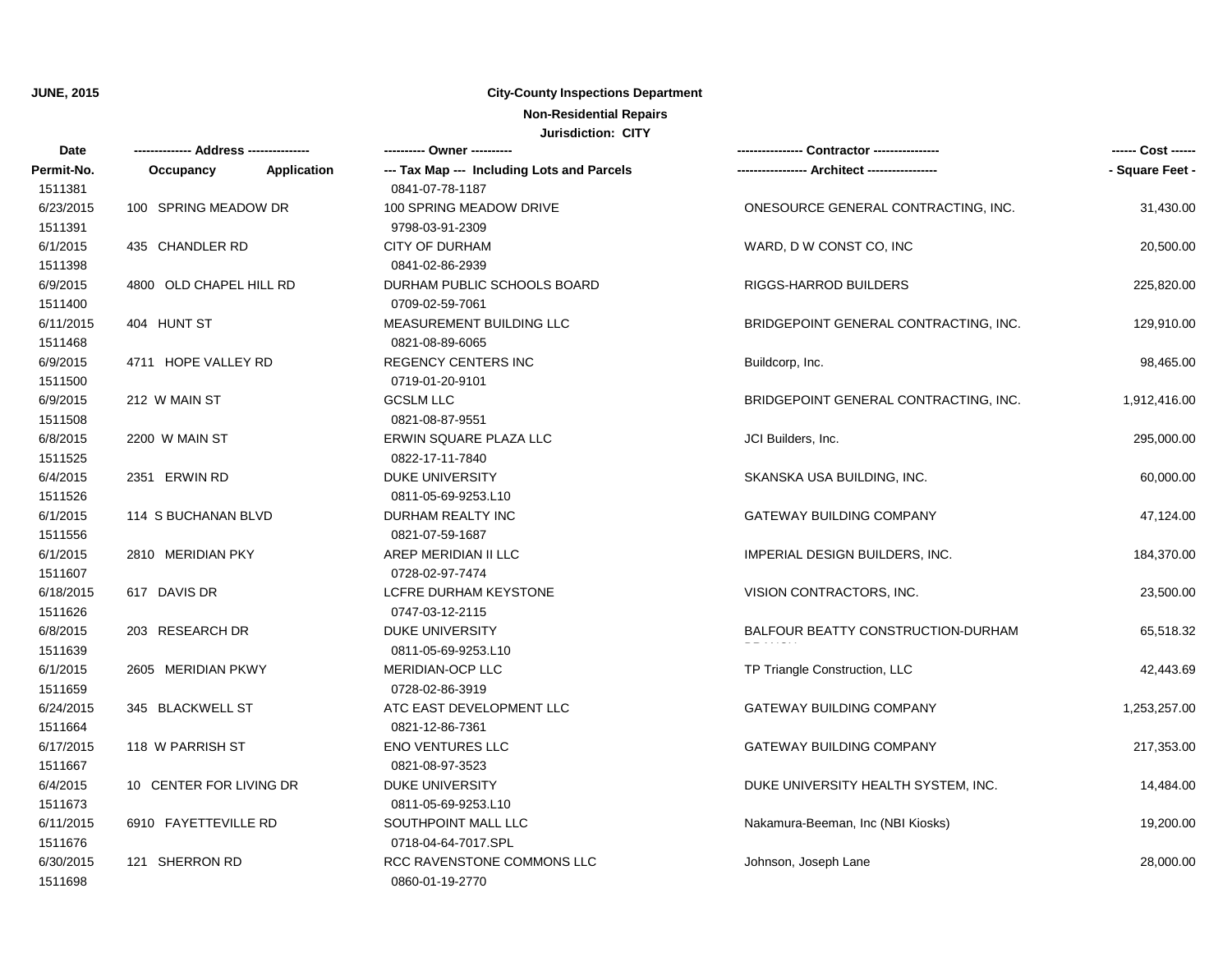#### **City-County Inspections Department**

### **Non-Residential Repairs**

| <b>Date</b> | -------------- Address -------------- | ---------- Owner ----------                |                                            | ------ Cost ------ |
|-------------|---------------------------------------|--------------------------------------------|--------------------------------------------|--------------------|
| Permit-No.  | Occupancy<br>Application              | --- Tax Map --- Including Lots and Parcels |                                            | - Square Feet -    |
| 6/4/2015    | 1960 IVY CREEK BLVD                   | <b>CORIUM LLC</b>                          | BARNHILL CONTRACTING CO                    | 10,000.00          |
| 1511759     |                                       | 0810-13-04-9072                            |                                            |                    |
| 6/23/2015   | 7806 NC 751 HWY                       | ECO WESTPOINT OFFICE I LLC                 | Montgomery Development Carolina Corp.      | 145,000.00         |
| 1511760     |                                       | 0718-03-13-7233                            |                                            |                    |
| 6/23/2015   | 1005 SLATER RD                        | CROWN OXFORD ASSOCIATES LLC                | SPEC-CON, INC.                             | 55,001.00          |
| 1511763     |                                       | 0747-04-64-9217                            |                                            |                    |
| 6/23/2015   | 309 E CHAPEL HILL ST                  | HOLLAND EMPIRE ALLIANCE LLC                | SAFETY PROFESSIONAL STAFFING SERVICES, LLC | 167,500.00         |
| 1511765     |                                       | 0821-08-97-2808                            |                                            |                    |
| 6/18/2015   | 419 CHAPEL DR                         | <b>DUKE UNIVERSITY</b>                     | <b>GATEWAY BUILDING COMPANY</b>            | 232,367.00         |
| 1511766     |                                       | 0811-05-69-9253.L10                        |                                            |                    |
| 6/18/2015   | 419 CHAPEL DR                         | <b>DUKE UNIVERSITY</b>                     | <b>GATEWAY BUILDING COMPANY</b>            | 80,026.00          |
| 1511767     |                                       | 0811-05-69-9253.L10                        |                                            |                    |
| 6/25/2015   | 4626 KRISTEN MARIE LN                 | HANMAUM CHURCH INC                         | INCLINE CONST., INC.                       | 112,500.00         |
| 1511785     |                                       | 0728-04-94-1951                            |                                            |                    |
| 6/16/2015   | 4400 EMPEROR BLVD                     | PPL EMPEROR LLC                            | SPEC-CON, INC.                             | 49,207.00          |
| 1511811     |                                       | 0747-04-72-3410                            |                                            |                    |
| 6/25/2015   | 3710 UNIVERSITY DR                    | SOUTH SQUARE ONE LLC                       | <b>RED RHINO COMPANY</b>                   | 14,367.00          |
| 1511815     |                                       | 0810-11-47-7128                            |                                            |                    |
| 6/16/2015   | 311 RESEARCH DR                       | <b>DUKE UNIVERSITY</b>                     | DUKE UNIVERSITY HEALTH SYSTEM, INC.        | 38,027.00          |
| 1511816     |                                       | 0811-05-69-9253.L10                        |                                            |                    |
| 6/18/2015   | 120 BASSETT DR                        | DUKE UNIVERSITY                            | MID-ATLANTIC INFRASTRUCTURE SYSTEMS, INC.  | 1,257,805.00       |
| 1511828     |                                       | 0811-05-69-9253.L10                        |                                            |                    |
| 6/11/2015   | 3211 SHANNON RD                       | DOF IV SOUTHCOURT LLC                      | <b>BARNHILL CONTRACTING CO</b>             | 28,879.00          |
| 1511848     |                                       | 0810-10-36-4058                            |                                            |                    |
| 6/21/2015   | 2318 PROSPECT PKWY                    | <b>BRIGHTLEAF COMMUNITY</b>                | Ryan Builders-North Carolina, LLC, Dan     | 25,000.00          |
| 1511861     |                                       | 0850-01-20-8028                            |                                            |                    |
| 6/18/2015   | 3901 S MIAMI BLVD                     | INTERNATIONAL BUSINESS MACHINE             | BALFOUR BEATTY CONSTRUCTION-DURHAM         | 1,307,281.00       |
| 1511866     |                                       | 0748-02-55-5249                            |                                            |                    |
| 6/5/2015    | 5915 FARRINGTON RD                    | CAI GROUP III LLC                          | PRIME BUILDING CO., INC.                   | 5,000.00           |
| 1511882     |                                       | 0708-01-47-6494.004                        |                                            |                    |
| 6/15/2015   | 6807 FAYETTEVILLE RD                  | P F CHANGS CHINA BISTRO INC                | CADCO CONSTRUCTION COMPANY, INC.           | 236,720.00         |
| 1511883     |                                       | 0718-04-84-7061.L01                        |                                            |                    |
| 6/16/2015   | 3753 S ALSTON AVE                     | CLPF RESEARCH CENTER LLC                   | ANDREWS & HAMILTON CO., INC.               | 9,000.00           |
| 1511891     |                                       | 0739-03-31-9658                            |                                            |                    |
| 6/29/2015   | 917 ELLIS RD                          | NORISCO HOLDINGS LLC                       | Sierra Structures, Inc.                    | 28,900.00          |
| 1511930     |                                       | 0830-12-95-0368                            |                                            |                    |
| 6/18/2015   | 7100 NC 751 HWY                       | <b>TICON PROPERTIES LLC</b>                | <b>GATEWAY BUILDING COMPANY</b>            | 31,543.00          |
|             |                                       |                                            |                                            |                    |